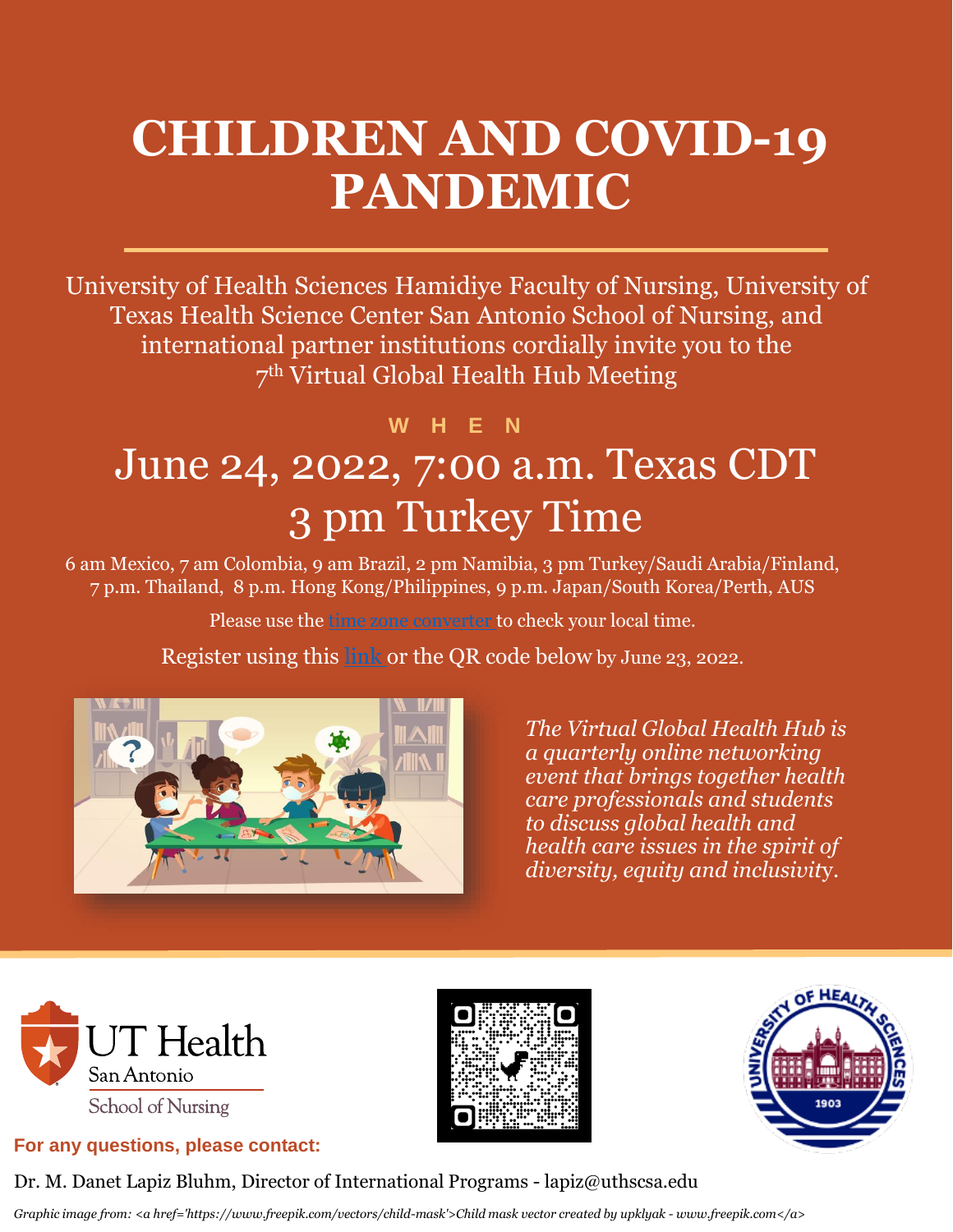**7 th VIRTUAL GLOBAL HEALTH HUB MEETING** June 24, 2022, 3-5 pm Turkey Time (7-9 am CDT) Zoom link: <https://zoom.us/j/98329225628> (Password: #VGHub2021)

# **MEETING PROGRAM**

#### **2.45 pm-3 pm: Pre-Conference**

Turkish Instrumental Music

**3 pm: Welcome Speech** – Prof. Semiha AKIN

*University of Health Sciences, Hamidiye Faculty of Nursing, Department of Internal Medicine of Nursing, Vice Dean*

### **University of Health Sciences Promotional Video**

### **3.10 pm: Keynote Speakers**

**Pandemic Management in Turkey: Current Policies** – Asst. Prof. Elif DÖNMEZ *University of Health Sciences, Hamidiye Faculty of Nursing, Department of Oncology Nursing*

**Pediatric COVID-19 Management in Turkey** – Assoc. Prof. Elif GÜLER KAZANCI *University of Health Sciences, Bursa School of Medicine, Vice Dean*

**Psychosocial Care of Children during the Pandemic in Turkey** – Prof. Duygu GÖZEN, *Istanbul University-Cerrahpaşa, Florence Nightingale Faculty of Nursing, Department of Pediatric Nursing*

**Nursing Care of Pediatric COVID-19 in Turkey** – Asst. Prof. Rabiye GÜNEY *University of Health Sciences, Hamidiye Faculty of Nursing, Department of Pediatric Nursing*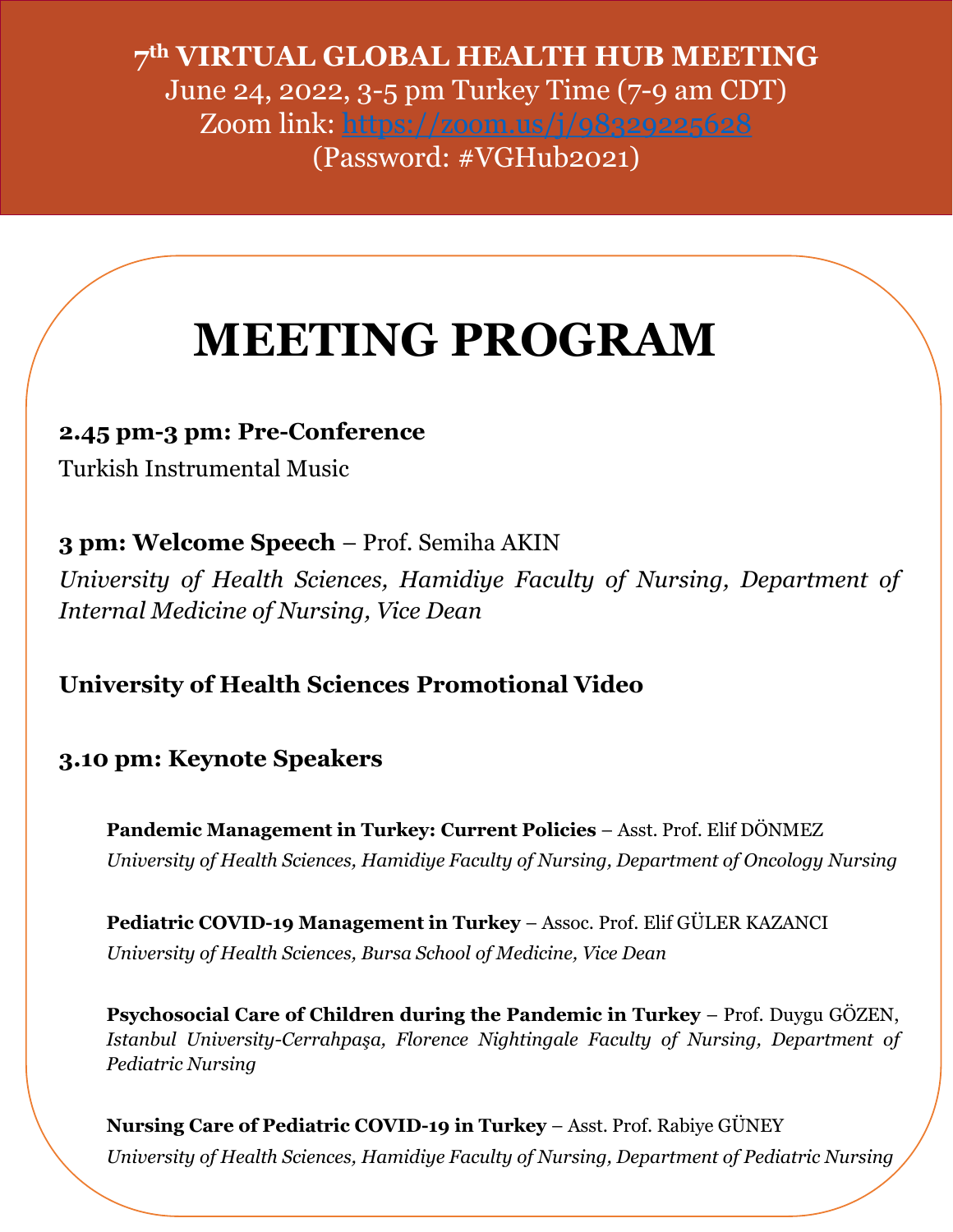**7 th VIRTUAL GLOBAL HEALTH HUB MEETING** June 24, 2022, 3-5 pm Turkey Time (7-9 am CDT) Zoom link: <https://zoom.us/j/98329225628> (Password: #VGHub2021)

## **MEETING PROGRAM**

**4 pm: Turkey Promotional Video**

**4.10 pm: Country Presentations**

*Nursing Care of Pediatric COVID-19 in the World (Recommendations, Practices, Treatment, Traditional and Complementary Practices, Psychosocial Care and Vaccinations in Children) – (7 minutes per presentation)*

*Asahi University, Japan Jeju National University, South Korea Chiang Mai University, Thailand The Federal University of Paraná, Brazil The National University of Colombia, Colombia Universidad Autonoma de Nuevo Leon, Monterrey, N.L., Mexico The University of Texas Health Science Center at San Antonio, USA*

### **5. 10 pm: Closure**